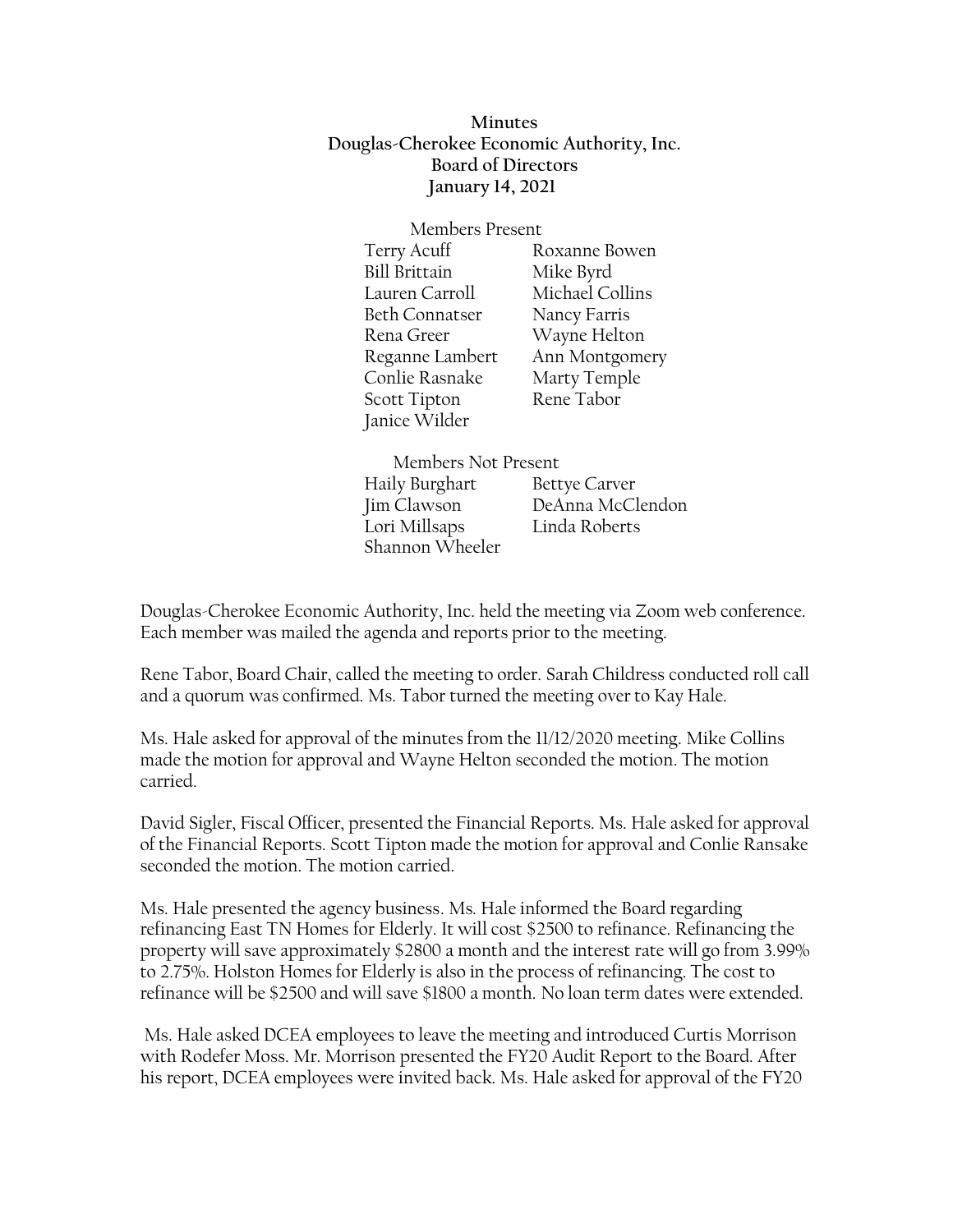Audit Report. Michael Collins made the motion for approval and Roxanne Bowen seconded the motion. The motion carried.

Ms. Hale presented the funding applications and program updates. A letter pertaining to the Head Start monitoring was included in the packet. Also, the reports of Agency Programs and Current/Proposed funding were included in the packet. Talent Search and EOC grant applications are currently be worked on. Ms. Kim Paxton, LIHEAP Director, requested to move up to 10% of funds as needed from counties who have excess funds to counties in which the funding falls short for emergencies and to avoid waiting lists or turning people away in counties where there is less funding being used. Ms. Hale asked for approval to the transfer of LIHEAP funds. Scott Tipton made the motion for approval and Ann Montgomery seconded the motion. The motion carried.

The committees did not meet individually due to meeting via Zoom.

The Executive Committee report included a reminder to the Board Members to complete and return the annual forms including the Board Application and Code of Conduct forms. Also included in the report was the Authorization to Sign Documents which needed approval. The authorization is reviewed and approved annually. There were no changes this year. Ms. Hale asked for approval of the Authorization to Sign Documents. Wayne Helton made the motion for approval and Marty Temple seconded the motion. The motion carried.

Ms. Hale stated that there were three roofing bids for housing complexes that had to approved by the end of 2020 in order to obtain approval to spend the funds out of their reserve accounts. The Executive Committee approved these bids and the Agency was able to get approval from HUD to utilize the reserve funding. However, the Agency is seeking approval from the entire Board with the Executive Committee approval being the motion for approval. The bid sheets were included in the packet. Ms. Hale asked for a second to approve the roofing bids. Wayne Helton seconded the Executive Committee's motion. The motion carried. The third bid is for Dogwood Terrace 1. Only 1 bid for this complex was received after advertising two times in newspaper. We did receive responses from 2 companies explaining why they were not able to bid. The bid appears to be in line with other bids. This bid was not approved previously by the Executive Committee. Ms. Hale asked for approval of the roofing bid for Dogwood Terrace 1. Michael Collins made the motion for approval and Wayne Helton seconded the motion. The motion carried.

For the Finance and Audit Committee, the following items were reviewed:

- Risk Management Update
- Financial Policies and Procedures and Purchasing Procedures

Ms. Hale asked for approval of the Risk Management Plan and the Financial Policies and Procedures and Purchasing Procedures. Wayne Helton made the motion for approval and Terry Acuff seconded the motion. The motion carried.

For the Governance Committee, the following items were reviewed: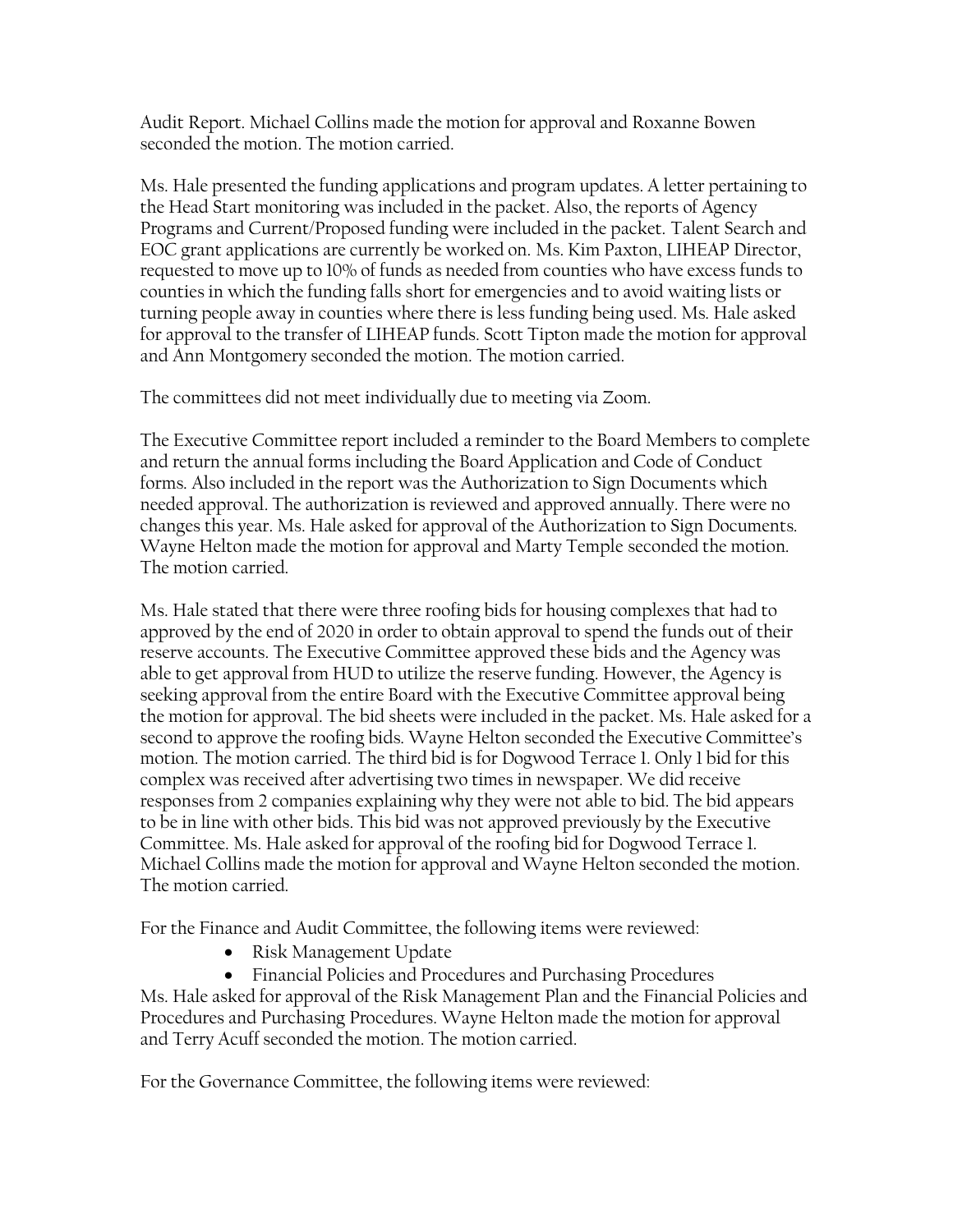- Program Reports- most programs still having difficulty meeting their required numbers but are working to establish creative ways to deal with the impacts of COVID.
- Board Meeting Schedule and Calendar
- Board Orientation and Training-will meet at 11:15 prior to the March meeting. New members should attend and other are also welcome.
- By-Laws Review- completed in November 2020. There were no suggestions for changes or updates.

Ms. Hale asked for approval of the By-Laws. Michael Collins made the motion for approval and Roxanne Bowen seconded the motion. The motion carried.

Kelly Reed provided updates of the NPI, Strategic Plan and the Community Assessment. Ms. Hale asked for approval of the Community Assessment. Wayne Helton made the motion for approval and Roxanne Bowen seconded the motion. The motion carried.

Mr. Amos, Head Start Director, presented the Head Start Committee Report. His report included:

- Program Information
- Eligibility Training
- Performance Standards Training
- Revision of the Supplemental Grant Application for new property in Blount County. The funds will be used to construct and prepare a facility for use as Head Start classrooms and offices. Funds will also be used to prepare and submit the required 1303 application.

Mr. Amos requested approval of the revision of the Supplemental Application for Blount County, which includes a request for "soft funds" to complete the 1303 application. Roxanne Bowen made the motion for approval and Janice Wilder seconded the motion. The motion carried.

For the Personnel Committee, the Code of Conduct Policy and Disclosure for employees was reviewed. No changes have been made to the policy.

Ms. Hale presented the Executive Director's report.

• Admin staff have discussed and would like to ask the Board's permission to award ALL employees 10 extra days of sick leave to help with the extenuating circumstances caused by the pandemic. Previously, we asked the Board to approve using annual and sick leave for absences due to the pandemic. However, due to the length of this pandemic, we find that it would be of great benefit to award 10 extra sick leave days to all employees. This would hopefully encourage staff to stay home when they are sick and to help cover extended COVID-19 related absences. There would be no more telework unless specific duties are approved by the Program Director and Executive Director. Ms. Hale asked for approval of the 10 extra sick days for employees. Michael Collins made the motion for approval and Wayne Helton seconded the motion. The motion carried.